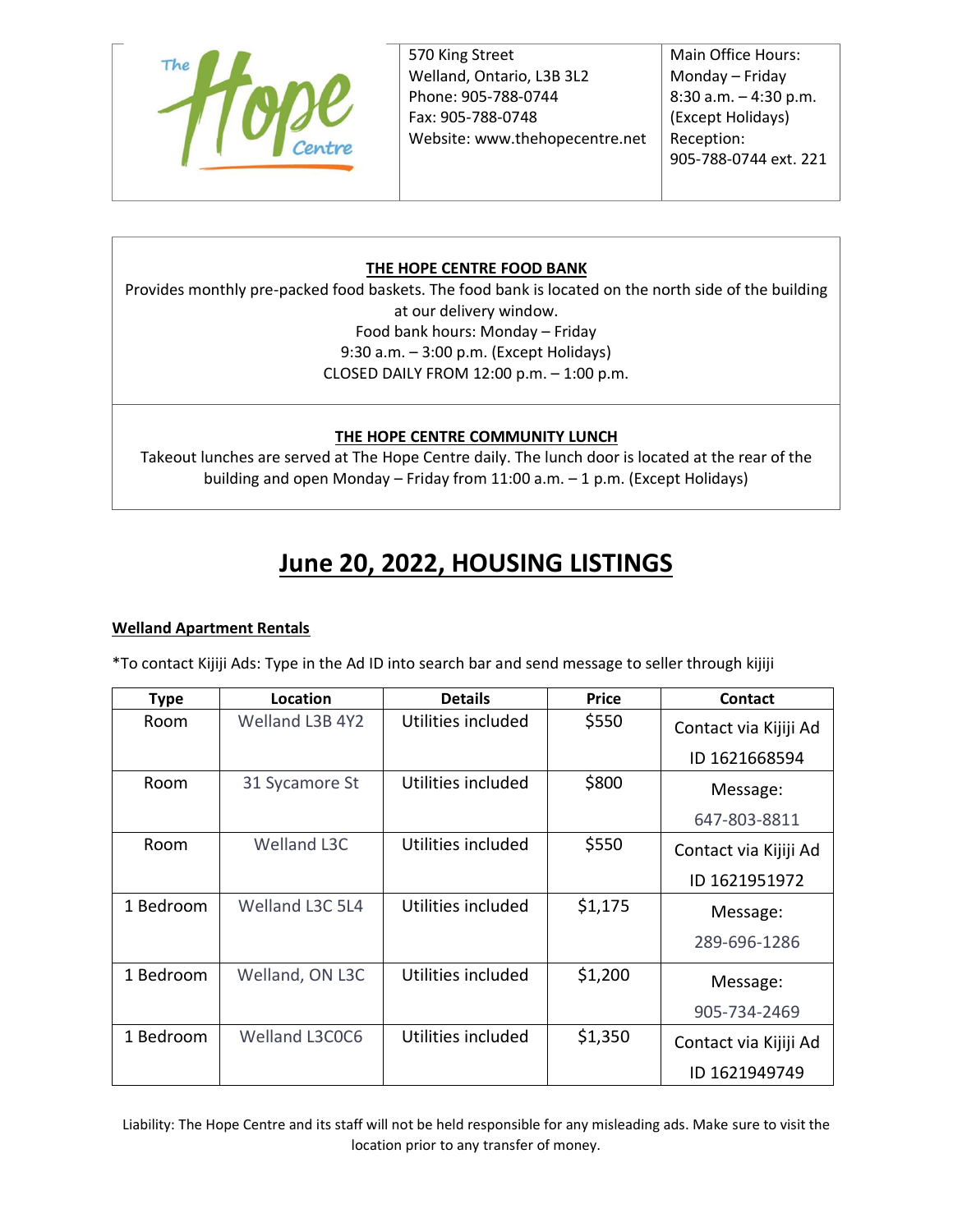| 1 Bedroom | Elgin St E,      | Utilities included            | \$1,245 | Contact via Kijiji Ad |
|-----------|------------------|-------------------------------|---------|-----------------------|
|           |                  |                               |         | ID 1621544852         |
| 2 Bedroom | 744 Lincoln St   | Hydro<br>not included         | \$1,499 | Contact via Kijiji Ad |
|           |                  |                               |         | ID 1621720619         |
| 2 Bedroom | King St,         | Hydro not included            | \$1,350 | Message:              |
|           |                  |                               |         | 1-866-476-3678        |
| 2 Bedroom | 223 Hellems Ave  | Utilities included            | \$1,650 | Contact via Kijiji Ad |
|           |                  |                               |         | ID 1621482359         |
| 2 Bedroom | Welland L3C 5N7  | Utilities included            | \$1,500 | Contact via Kijiji Ad |
|           |                  |                               |         | ID 1621421955         |
| 2 Bedroom | Welland L3B 1S6  | 40% utilities                 | \$1,475 | Message:              |
|           |                  |                               |         | 647-688-3035          |
| 3 Bedroom | Welland L3C 5T6  | Hydro & water<br>not included | \$2,090 | Contact via Kijiji Ad |
|           |                  |                               |         | ID 1621903235         |
| 3 Bedroom | Lincoln St       | Hydro not included            | \$1,850 | Message:              |
|           |                  |                               |         | 905-733-8231          |
| 3 Bedroom | 46 Terrace Ave   | Hydro not included            | \$1,950 | Message:              |
|           |                  |                               |         | 905-329-8298          |
| 3 Bedroom | 87 Eastdale Cres | Utilities not<br>included     | \$1,850 | Contact via Kijiji Ad |
|           |                  |                               |         | ID 1613791907         |

# **Motels**

| <b>Name</b> | <b>Address</b>     | Phone        | <b>Details</b>      |
|-------------|--------------------|--------------|---------------------|
| Kingsway    | 8988 Lundy's Lane, | 905-354-5297 | Males Only,         |
| Motel       | Niagara Falls      |              | <b>Senior Males</b> |
|             |                    |              | Preferred.          |
| Tropicana   | 8674 Lundy's Lane, | 905-374-1811 |                     |
| Inn         | Niagara Falls      |              |                     |
| Falcon Inn  | 7865 Lundy's Lane, | 905-354-2279 |                     |
|             | Niagara Falls      |              |                     |
| Howard      | 8100 Lundy's Lane, | 905-358-9777 |                     |
| Johnson     | Niagara Falls      |              |                     |
| Niagara Inn | 7225 Lundy's Lane, | 905-354-0281 |                     |
| Motel       | Niagara Falls      |              |                     |

Liability: The Hope Centre and its staff will not be held responsible for any misleading ads. Make sure to visit the location prior to any transfer of money.